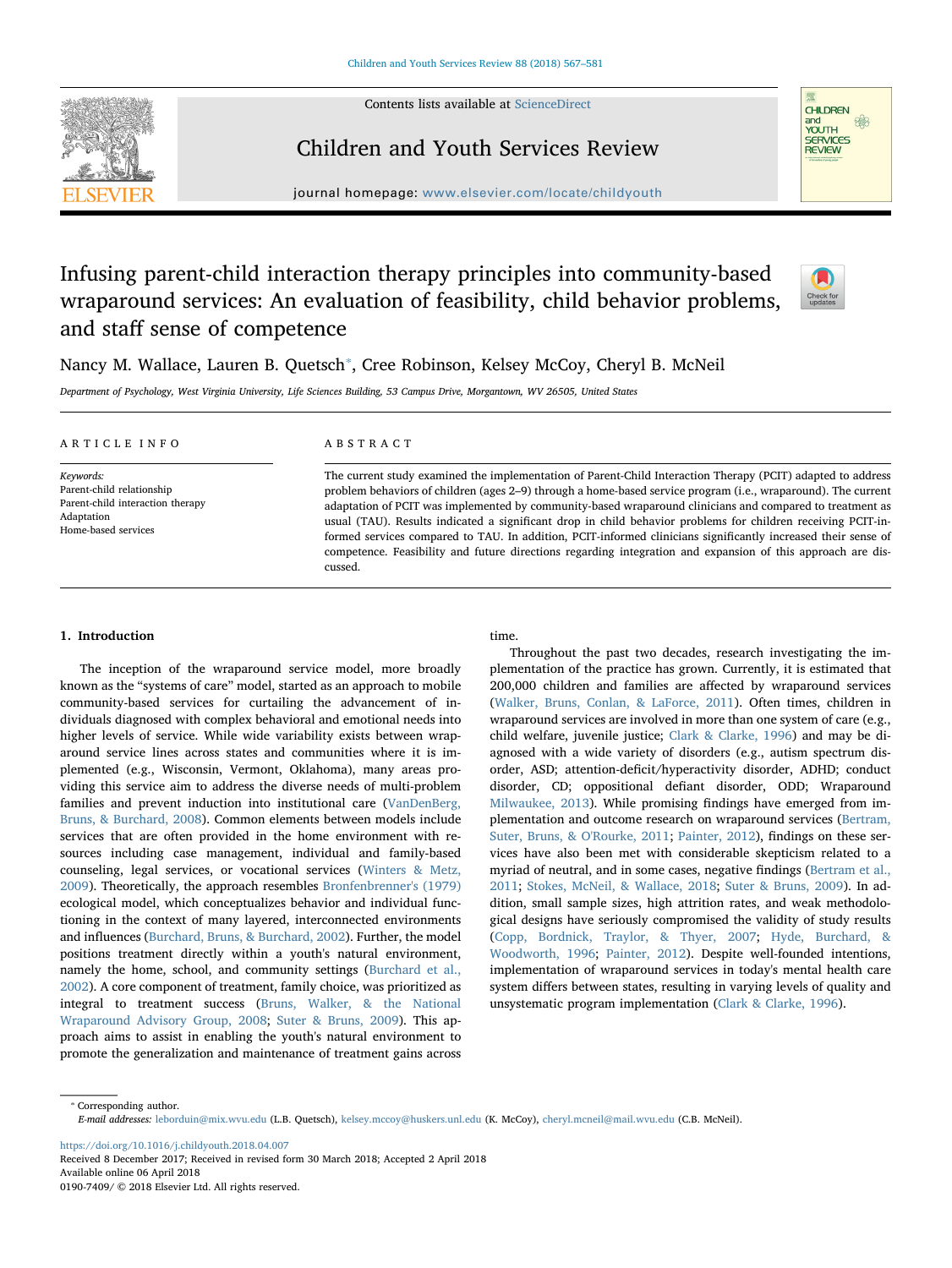#### 2. Parent-child interaction therapy

While wraparound is one behavioral health service option for families, treatments are also available via community mental health agencies to reduce child behavior problems. Specifically, Parent-Child Interaction Therapy (PCIT; Eyberg & Funderburk, 2011; McNeil & Hembree-Kigin, 2010) is an evidence-based treatment for children ages 2–7 with behavior problems shown to work with a variety of children and families in different populations (e.g., Chengappa, McNeil, Norman, Quetsch, & Travers, 2017; Masse, McNeil, Wagner, & Quetsch, 2016). Moreover, the effects of PCIT have been found to extend up to six years following the conclusion of treatment (Hood & Eyberg, 2003).

PCIT is based on a number of models including attachment theory, social learning theory, and Patterson's coercion theory (Forgatch & Patterson, 2003). Conceptualized using Hanf's two stage operant model (Hanf, 1969; Reitman & McMahon, 2012) and Baumrind's authoritative parenting style (Baumrind, 1971), caregivers are taught to balance positive, attentive caregiving responses with consistent, firm limits to foster a balance between parental warmth and control. Therapy is divided into two phases: Child-Directed Interaction (CDI) and Parent-Directed Interaction (PDI). The focus of CDI is in the development of a warm, positive relationship between the caregiver and child. The relationship is built by therapists coaching caregivers to increase their use of positive attention (praise, reflection, imitation, description, enjoyment) for their child's appropriate behaviors. Additionally, techniques such as selective attention are used to minimize negative interactions. In PDI, caregivers are taught to add effective commands and a highlystructured discipline procedure (time-out) to increase children's compliance and decrease negative, attention-seeking behaviors. A course of PCIT typically lasts approximately 12–20 weeks, and graduation occurs once caregivers have achieved both CDI and PDI mastery, report typical levels of child behavior difficulties according to the Eyberg Child Behavior Inventory (Eyberg & Pincus, 1999), and report feeling confident in their ability to handle the child's behavior.

While treatment delivery of PCIT is typically done in an outpatient community mental health agency, this delivery method is a significant barrier for many families (de Haan, Boon, de Jong, Hoeve, & Vermeiren, 2013). Despite overwhelming evidence demonstrating the effects of PCIT on improving child behavior problems, significant implementation and delivery-based weaknesses have negatively impacted dissemination of the model, particularly high attrition rates (Fernandez & Eyberg, 2009), costly initial training and treatment materials (Goldfine, Wagner, Branstetter, & McNeil, 2008), and a lengthy certification process (PCIT International; [pcit.org](http://pcit.org)).

#### 2.1. Combining wraparound and evidence-based approaches

Researchers have compared the lack of studies on wraparound services to the wealth of literature on evidence-based treatment. Some have noted that the rate of research on evidence-based treatment has far exceeded that of wraparound services (e.g., Suter & Bruns, 2009). One notable study compared child physical abuse recidivism rates between parents receiving standard PCIT, PCIT plus individualized services, and a community parenting intervention. Outcomes indicated that standard PCIT resulted in the lowest recidivism rates (Chaffin et al., 2004). However, a recent state-wide study comparing clinicbased PCIT to an adapted, home-based PCIT model indicated comparable outcomes with regard to child behavior difficulties and parent skill acquisition (Fowles et al., 2017). Importantly, staggering differences in participant attrition indicated that despite their high-risk status, 64.66% of home-based families completed treatment as compared to 33.15% of clinic-based families (Fowles et al., 2017). Such research lends evidence to the necessity and potential wide-spread impact of integrating behavioral parent training methods into wraparound services. However, further evaluation to determine the viability of implementing an adapted, evidence-based approach within the wraparound system is clearly needed.

#### 2.2. Feasibility approach in PCIT effectiveness research

Significant methodological and clinical weaknesses of the wraparound service model have limited its impact. Past research examining the expense of wraparound services determined the cost of such services to be approximately \$27,000 per individual, per year (Bazron, 2012), while others estimate such costs to be even higher (Kamradt, 2011). Alternatively, Goldfine et al. (2008) estimated the initial, onetime start-up cost of a PCIT facility to be \$14,000 with a single course of PCIT treatment costing \$1000 from intake to termination per family. An additional 2015 cost estimate determined that the benefit-to-cost ratio of PCIT was \$13.68 with a 95% chance that the benefits would exceed costs for children with disruptive behavior (Washington State Institute for Public Policy, 2017). However, primary weaknesses of PCIT include the lack of effectiveness research, high attrition rates, and costly initial implementation (Goldfine et al., 2008; Pearl et al., 2012; Ward, Theule, & Cheung, 2016). These factors have limited the scope of PCIT's dissemination, particularly among complex cases most in need of treatment (Lyon & Budd, 2010). Notably, however, research on home-based models of PCIT has been promising (Fowles et al., 2017; Timmer et al., 2011; Ware, McNeil, Masse, & Stevens, 2008). The current researchers recognized the striking need to develop and test the implementation of a PCIT-based system of care within the existing home-based structure of wraparound services. This new model was developed to better understand the feasibility of implementing the novel service within the wraparound systems of care.

#### 2.3. Adapting parent-child interaction therapy

According to Eyberg (2005), core components of PCIT which cannot be altered include (a) a parent and child in treatment together learning more adaptive ways of interacting, (b) the therapist observing the parent and child, then targeting behaviors in need of immediate change, (c) the therapist teaching the parent to follow the child's lead (CDI) and leading the child (PDI), (d) parents learning how to use functional assessment to appropriately understand and respond to a child's behaviors, and (e) a therapist using operant conditioning during coaching to teach parenting principles. However, Eyberg (2005) recognized that alterations to an established treatment may be necessary. Specifically, Eyberg (2005) stated that "adaptations" to evidence-based treatments are "changes in the structure or content of an established treatment… [that] are typically made when aspects of the standard treatment are not feasible or sufficient in the new population" (p. 200). A number of key adaptations (Eyberg, 2005) were made in the present study to address the unique needs of the families and structure of the wraparound service delivery model (Appendices A, B, and C). For example, due to the guidelines proposed by the wraparound service model and limited agency resources, bachelor's level clinicians were not allowed to deliver assessments unless a supervisor was present (therefore limiting weekly, standardized assessment measures [Eyberg Child Behavior Inventory] to pretreatment and posttreatment only). Due to the number of adaptations that were made to accommodate in-home wraparound, the researchers refer to the treatment as a PCIT-informed model. This treatment model was primarily designed for children between 2 and 9 years of age with disruptive behavior difficulties (e.g., compliance, aggression). The extended age requirement was added due to the high rate of children involved in wraparound services diagnosed with developmental disabilities (Solomon, Ono, Timmer, & Goodlin-Jones, 2008) yielding developmental levels closer to the standard PCIT age range (2–7 years; McNeil & Hembree-Kigin, 2010).

The researchers developed a wraparound PCIT manual to provide an overview of the PCIT-informed skills and outline the 18 sessions of step-by-step protocol to increase treatment fidelity (Norman & McNeil, 2015). The manual was created in line with core principles of PCIT